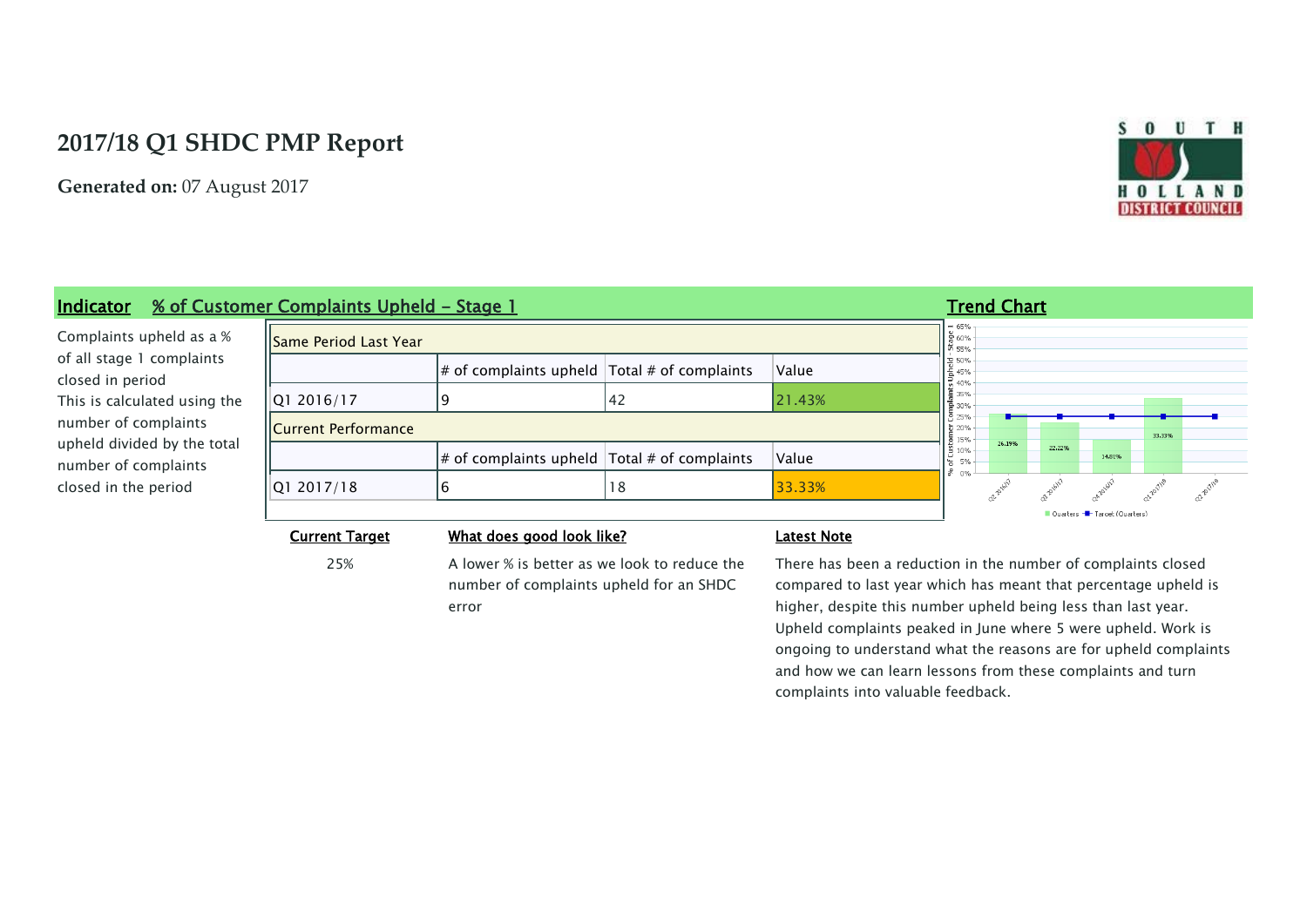| Indicator                                           | <u>% of Customer Complaints Upheld - Stage 2</u> |                           |                                                                  |                    | <b>Trend Chart</b>                        |
|-----------------------------------------------------|--------------------------------------------------|---------------------------|------------------------------------------------------------------|--------------------|-------------------------------------------|
| Complaints upheld as a %                            | <b>Same Period Last Year</b>                     |                           | $\begin{bmatrix} 2 & 100\% \\ \frac{1}{20} & 90\% \end{bmatrix}$ |                    |                                           |
| of all stage 2 complaints<br>closed in period       |                                                  | # complaints upheld       | # complaints closed                                              | Value              | ١÷<br>80%<br>70%<br>۱š                    |
| This is calculated using the                        | Q1 2016/17                                       |                           |                                                                  | 14.29%             | _ಲಿ 60%<br>۱Ē<br>50%                      |
| number of complaints                                | <b>Il Current Performance</b>                    |                           |                                                                  |                    | ခ်ီ <sup>40%</sup><br>30%                 |
| upheld divided by the total<br>number of complaints |                                                  | $\#$ complaints upheld    | # complaints closed                                              | Value              | l Ձ<br>20%<br> Ë<br>16.67%<br>12.5%<br>0% |
| closed in the period                                | Q1 2017/18                                       |                           | b                                                                | 16.67%             |                                           |
|                                                     |                                                  |                           |                                                                  |                    | Quarters - Target (Quarters)              |
|                                                     | <b>Current Target</b>                            | What does good look like? |                                                                  | <b>Latest Note</b> |                                           |

25% A lower % is better as we look to reduce the number of complaints upheld for an SHDC error

Numbers of complaints remain similar to that of the same period last year, with only 1 complaint upheld. Work is ongoing to understand what the reasons are for upheld complaints and how we can learn lessons from these complaints and turn complaints into valuable feedback.

# Indicator % of Calls Abandoned Trend Chart Chart Chart Chart Chart Chart Chart Chart Chart Chart Chart Chart Chart Chart Chart Chart Chart Chart Chart Chart Chart Chart Chart Chart Chart Chart Chart Chart Chart Chart Chart

% of calls that are abandoned (call terminated prior to answering), excluding those abandoned within 5 seconds.

This is a combined measure across Customer Contact, Revenues and Benefits calls

|                            | Calls Abandoned | Calls Received | Value  |
|----------------------------|-----------------|----------------|--------|
| Q1 2016/17                 | 3,452           | 32,328         | 10.68% |
| <b>Current Performance</b> |                 |                |        |
|                            | Calls Abandoned | Calls Received | Value  |
| Q1 2017/18                 | 2,887           | 28,444         | 10.15% |



### Current Target What does good look like? Latest Note

calls

No Target A lower % is better as we look to answer more There has been a reduction in the number of calls received and the number that were terminated prior to answering, when compared to the same period last year. June saw the best performance with only 5.62% of calls abandoned (504 calls).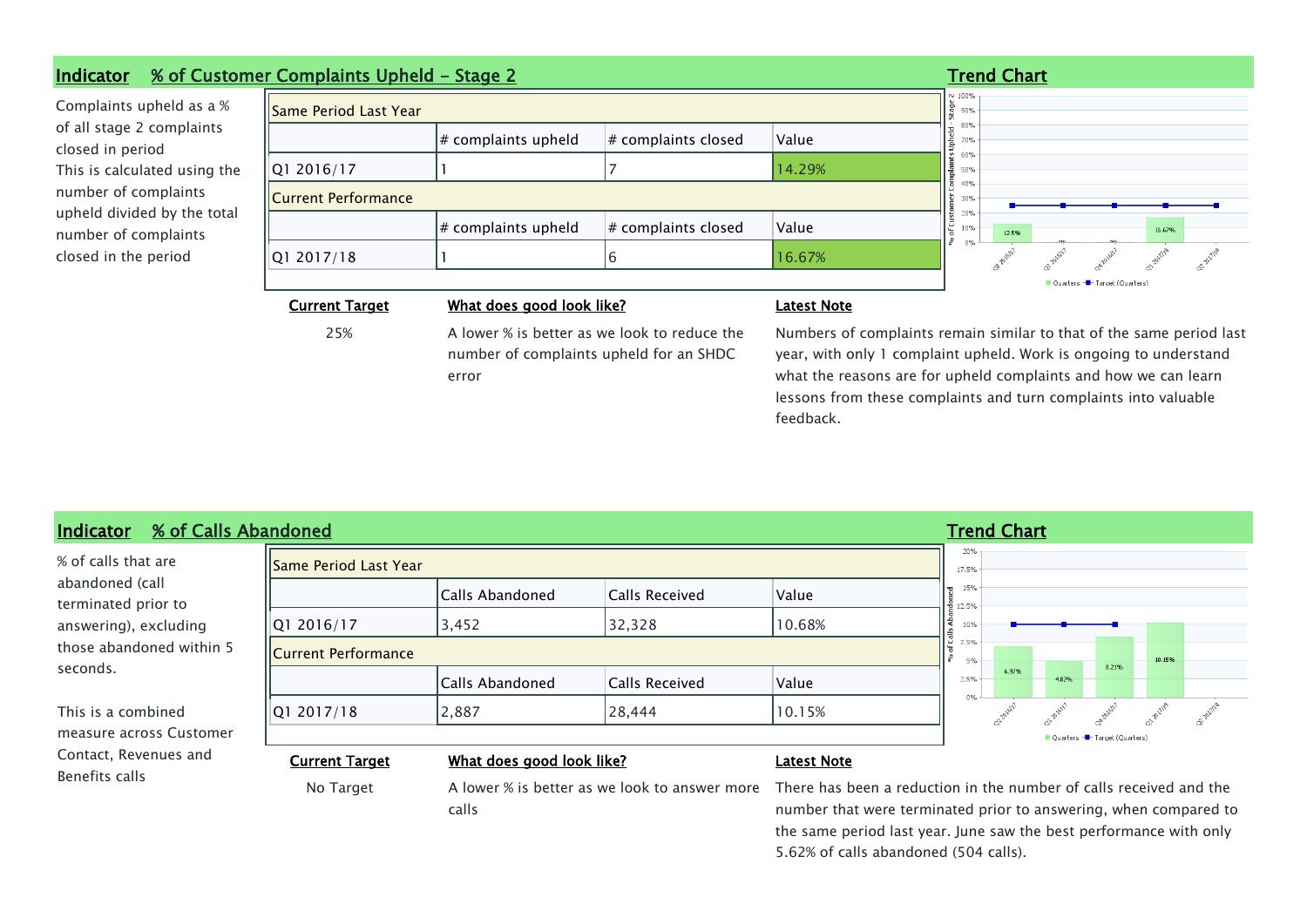| <b>Indicator</b>                                  | <b>Average Wait Time in Seconds</b> |                                                                                         |                    | <b>Trend Chart</b>                                                                                                                     |
|---------------------------------------------------|-------------------------------------|-----------------------------------------------------------------------------------------|--------------------|----------------------------------------------------------------------------------------------------------------------------------------|
| Average time to answer                            | Same Period Last Year               |                                                                                         | 110<br>$-2100$     |                                                                                                                                        |
| phone calls in seconds<br>This is measured across |                                     |                                                                                         | Value              | 90                                                                                                                                     |
| customer services,                                | Q1 2016/17                          |                                                                                         | 114.89             | 60<br>117.667<br>113.222<br>107.222<br>50                                                                                              |
| revenues and benefits                             | <b>IlCurrent Performance</b>        |                                                                                         | 83.778<br>40       |                                                                                                                                        |
| calls.                                            |                                     |                                                                                         | Value              | 20<br>10                                                                                                                               |
|                                                   | Q1 2017/18                          |                                                                                         | 117.67             |                                                                                                                                        |
|                                                   |                                     |                                                                                         |                    | Ouarters - Target (Ouarters)                                                                                                           |
|                                                   | <b>Current Target</b>               | What does good look like?                                                               | <b>Latest Note</b> |                                                                                                                                        |
|                                                   | No Target                           | A lower number is better as it indicates less<br>time waiting for a call to be answered |                    | There has been a slight increase in the average wait time for Q1<br>when compared to the same time last year. However, June has seen a |



32% A higher % is better as we look to recycle or The addition of green waste collection has increased the tonnage

reduction to less than 82 seconds and will continue to be monitored

to see if this reduction is a new trend.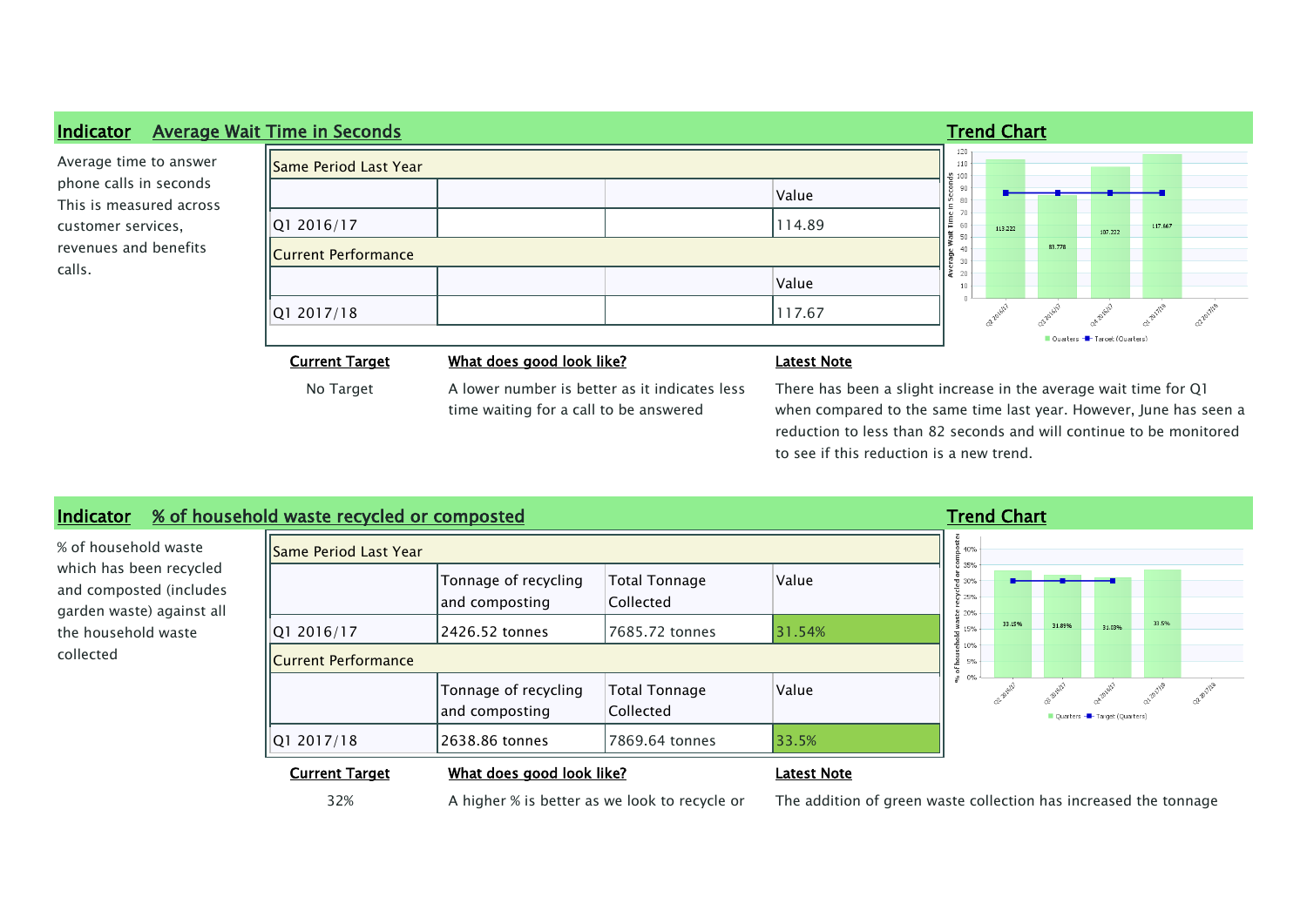compost more waste weights now collected for recycling and composting. Targets have been increased in the summer months to reflect this whilst data is collected to ensure accurate targets have been set.



fewer waste collections are missed

33.0 A lower number is better as we look to ensure There has been a dramatic reduction in the number of missed collections in Q1 of this year compared to last. There had been large re scheduling of routes last year, this now looks to have settled down and a collection rate of 99.98% is a great performance.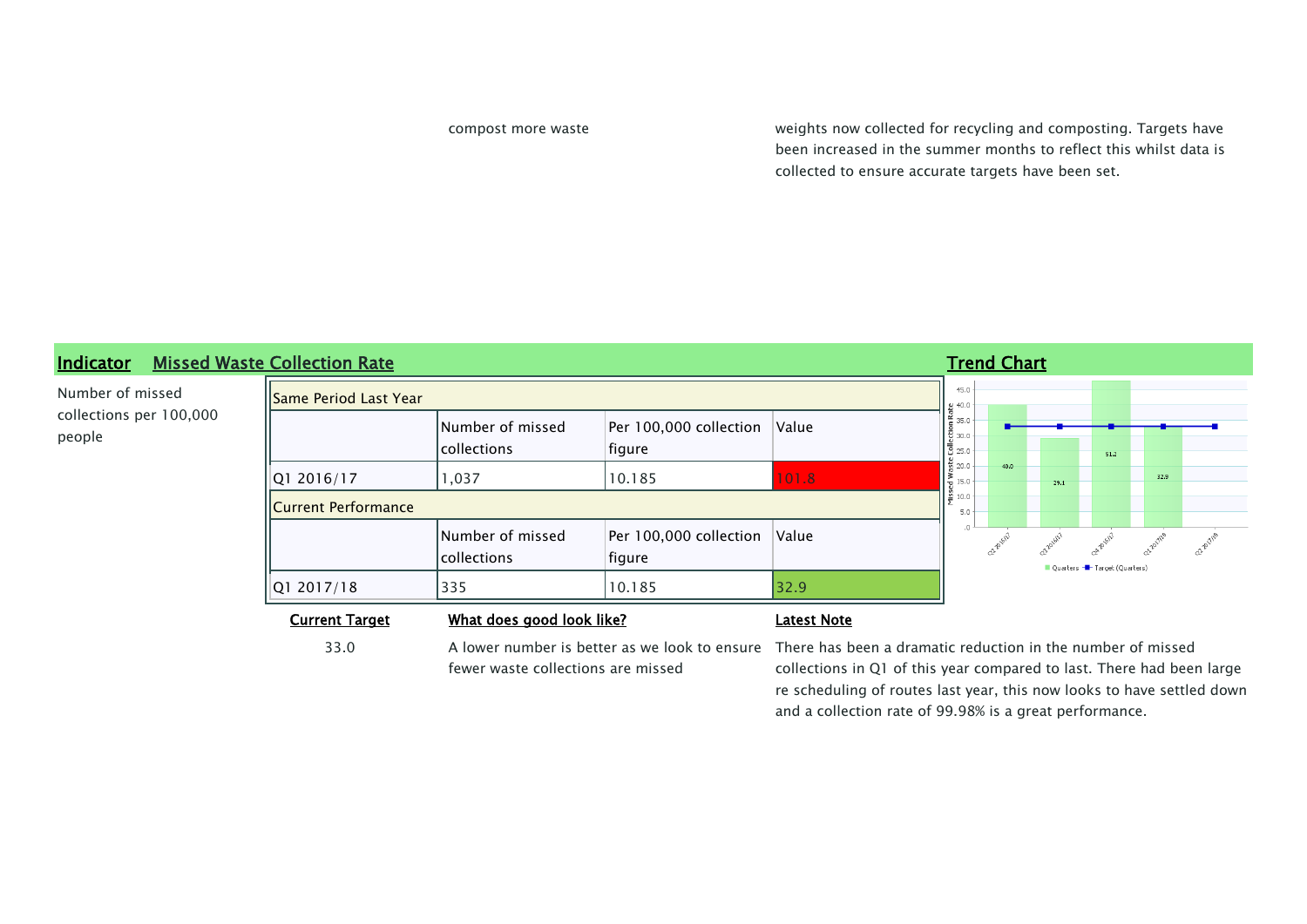

address this increasing trend locally. Indicator Commercial Property Occupancy Trend Chart Chart Chart Chart Chart Chart Chart Chart Chart Chart Chart 100% Occupancy levels of the Occupancy levels of the Same Period Last Year<br>council's industrial units  $95%$ 90% Number of units let  $\overline{\phantom{a}}$  Total number of units  $\overline{\phantom{a}}$  Value 85% 80% Q1 2016/17 50 50 100% 75% 100% 10090 70% Current Performance 65% 60% Number of units let  $\overline{\phantom{a}}$  Total number of units  $\overline{\phantom{a}}$  Value 55%  $50<sup>o</sup>$ oz-aille Q1 2017/18  $\begin{array}{|c|c|c|c|c|c|c|c|c|} \hline \text{Q1 2017/18} & & & \text{50} & & \text{100\%} \ \hline \end{array}$ **Cuarters** Target (Quarters) Current Target What does good look like?

90% A higher number is better as we look to rent out as many council owned industrial units as

possible

Occupancy continue to remain at full capacity

Council and the Lincolnshire Waste Partnership to identify ways to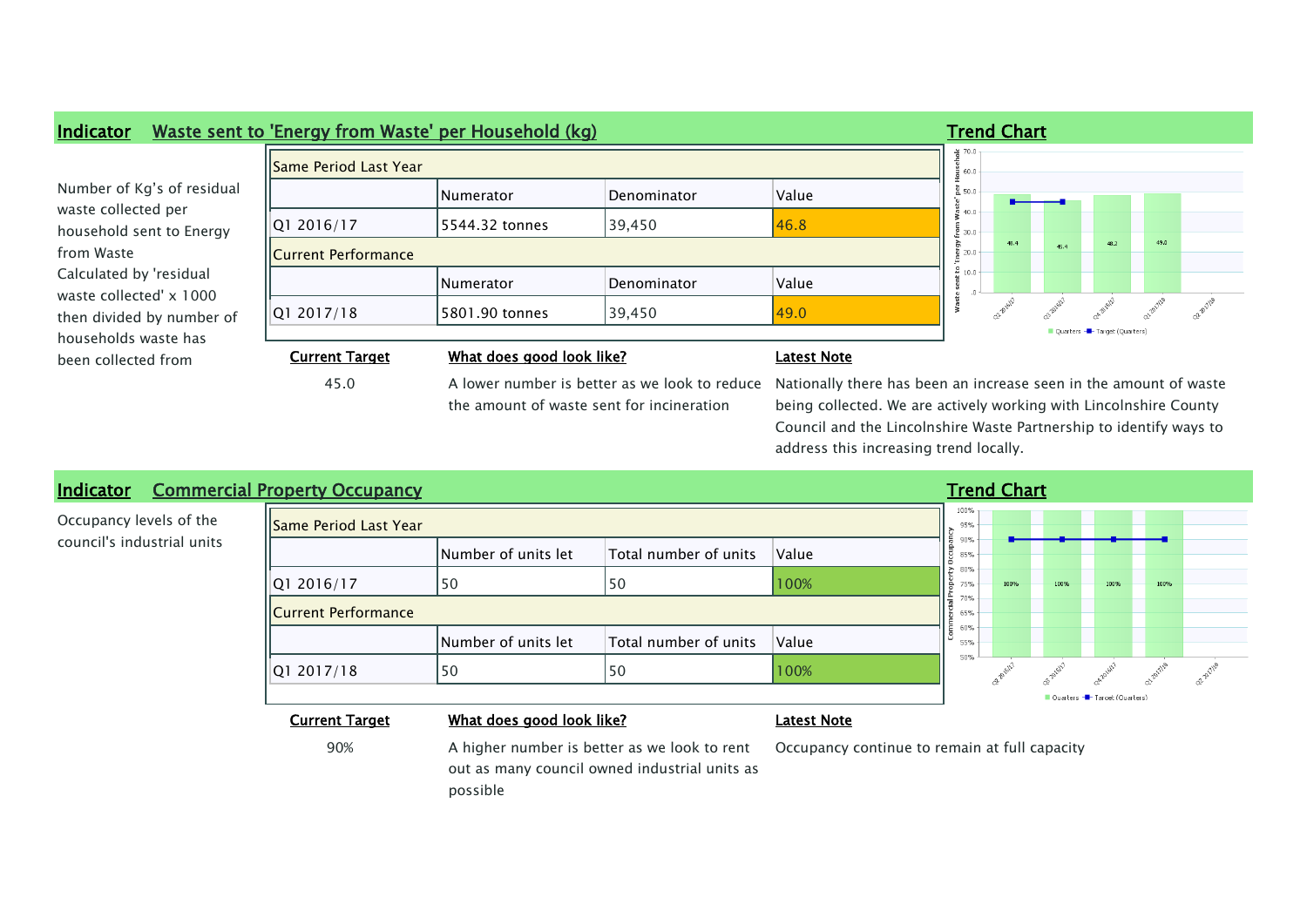

compared to last year; there is also a reduction in the overall number of staff. This is to be expected as we work through the moving forward programme which includes a number of service reviews. We may review the target whilst we continue with the service reviews.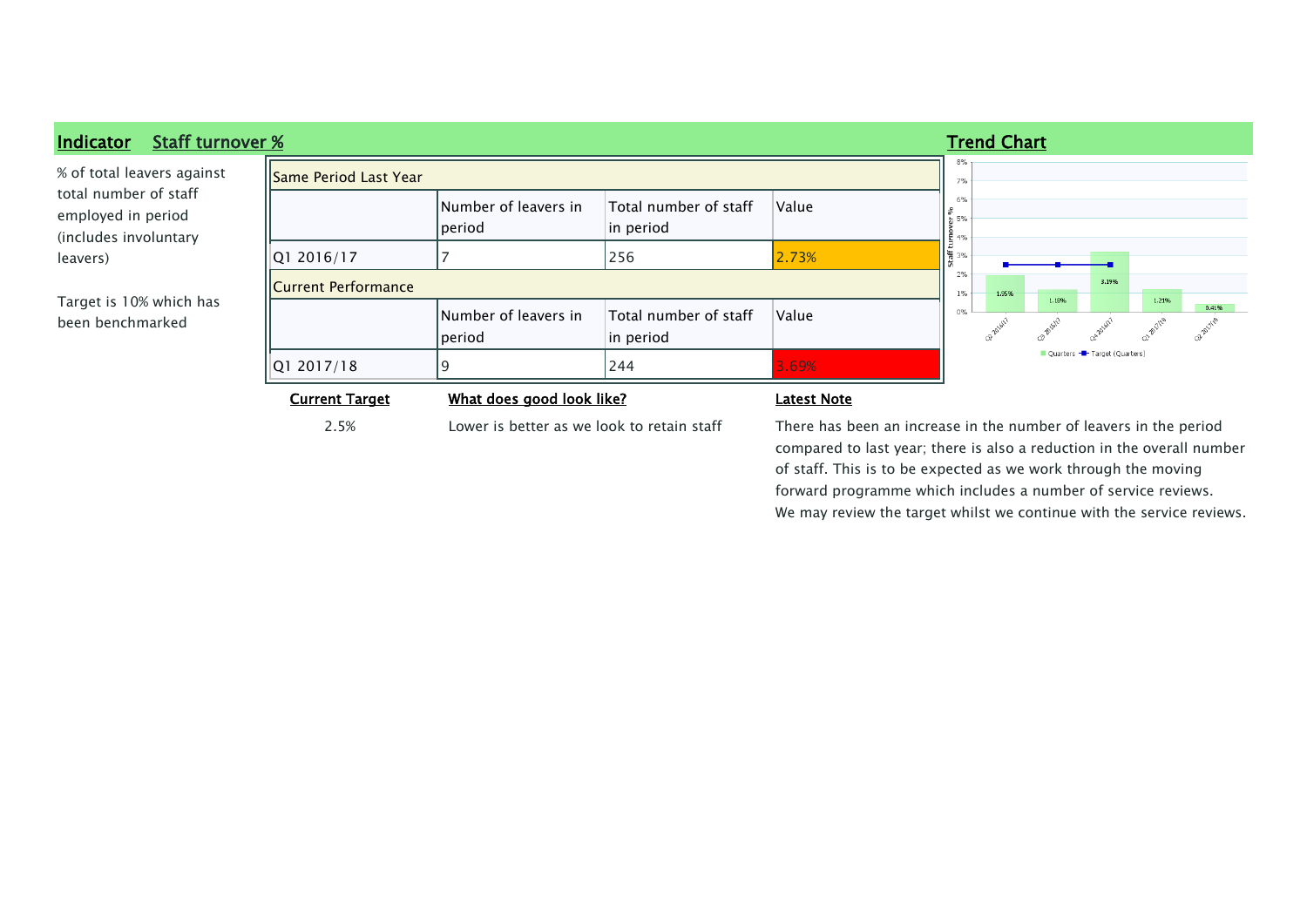

2.5 Lower is better as we look to reduce the amount of working time lost to sickness There has been a slight change in the targets as we look to see what is achievable and in line with benchmarking. Therefore this year's Q1 performance is amber, despite being slightly higher than last years.

| Indicator                                                                            | Working Days Lost to Long Term Sickness per FTE |                                    |               |       | <b>Trend Chart</b> |                              |       |          |
|--------------------------------------------------------------------------------------|-------------------------------------------------|------------------------------------|---------------|-------|--------------------|------------------------------|-------|----------|
| Number of working days                                                               | Same Period Last Year                           |                                    |               |       |                    |                              |       |          |
| lost per Full Time<br>Equivalent for long term<br>sickness.                          |                                                 | Number of days lost -<br>long term | Number of FTE | Value | . .                |                              |       |          |
| This is calculated by taking                                                         | Q1 2016/17                                      | N/A                                | N/A           | N/A   |                    |                              | 0.699 | $-0.798$ |
| the number of days lost to                                                           | Current Performance                             |                                    |               |       |                    |                              |       |          |
| long term sickness and<br>dividing it by the number<br>of full time equivalent staff |                                                 | Number of days lost -<br>long term | Number of FTE | Value |                    | Quarters - Target (Quarters) |       |          |
| in the period                                                                        | Q1 2017/18                                      | 479.58                             | 225.75        | 2.12  |                    |                              |       |          |

### Current Target What does good look like? Latest Note

No Target Lower is better as we look to reduce the amount of working time lost to sickness

The majority of days lost to sickness in the quarter related to long term sickness, as you would expect. 15 people were off on long term sickness during the quarter.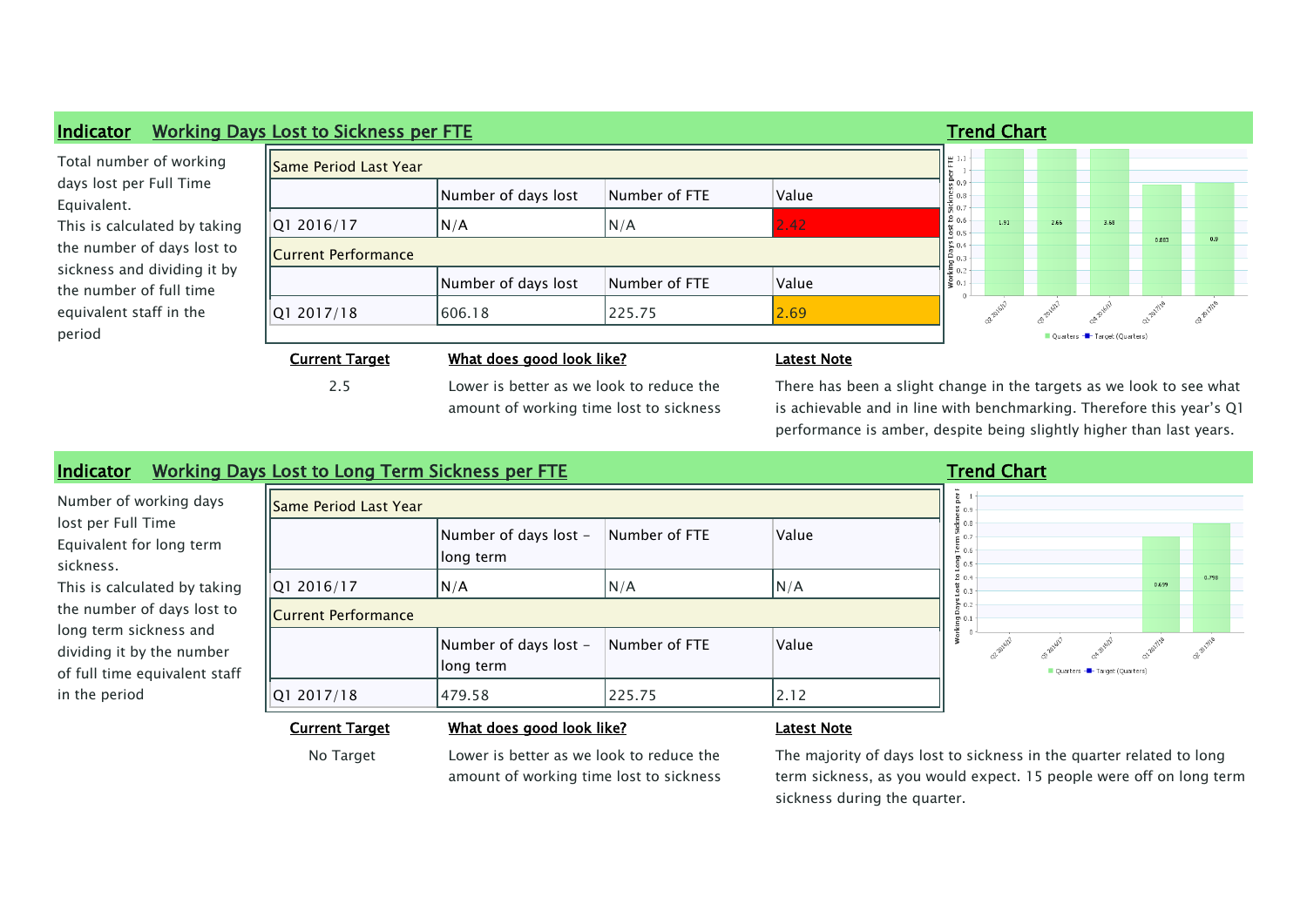

# Current Target What does good look like? Latest Note

No Target Lower is better as we look to reduce the amount of working time lost to sickness

There were 40 people who were off due to short term sickness in the quarter, on average this accounts for 3.2 days sickness for each person who was off in the period.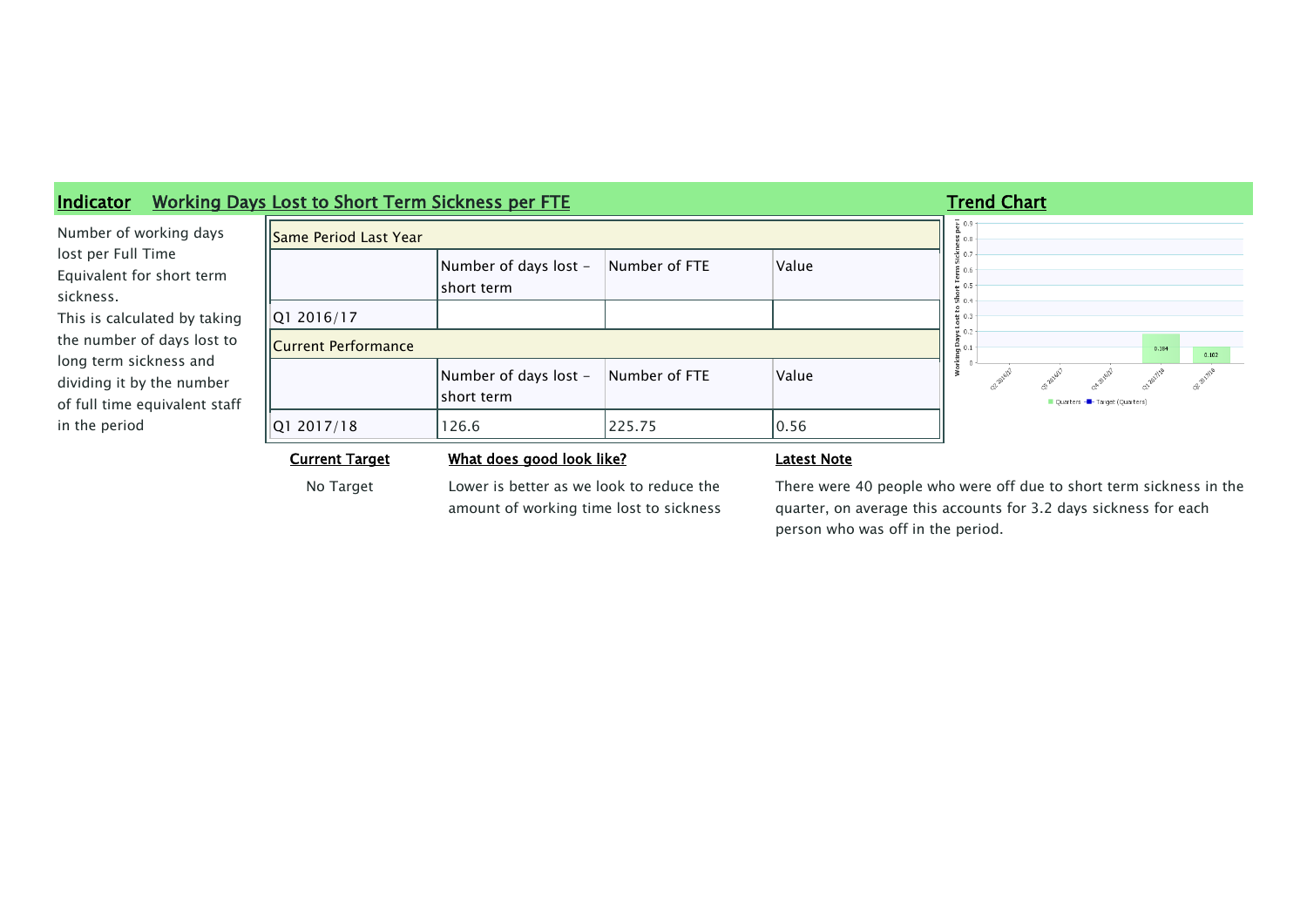## Indicator Housing re-let (void) time (total ave. key to key) All Tenures Trend Chart Trend Chart

Total time in days from keys in to keys out including major works for all tenures (General Needs and Sheltered Housing) This is calculated by total number of days properties remain vacant divided by the number or properties vacant in the period

| Same Period Last Year      |                   |                                       |         |  |  |  |  |  |
|----------------------------|-------------------|---------------------------------------|---------|--|--|--|--|--|
|                            | Total # days void | Total # properties void $\vert$ Value |         |  |  |  |  |  |
| Q1 2016/17                 | N/A               | N/A                                   | 31 days |  |  |  |  |  |
| <b>Current Performance</b> |                   |                                       |         |  |  |  |  |  |
|                            | Total # days void | Total # properties void               | Value   |  |  |  |  |  |
| Q1 2017/18                 | 2,298             | 61                                    | 38 days |  |  |  |  |  |
|                            |                   |                                       |         |  |  |  |  |  |



### Current Target What does good look like? Latest Note

28 days Lower is better as we look to reduce the number of days vacant and therefore not receiving rent payments

Performance in the quarter overall was above target, though April saw a better performance at 28 days. The performance in May was affected by 3 properties which had larger than usual void days due to major works and lack of a waiting list for 1 property. The housing service is currently going through a service review and work is under way to ensure that the re-design of the service addresses the issues affecting this. Through this, we should see a reduction in void times.

### Indicator Housing re-let (void) time (Keys In to Keys Back from Contractor) - All Trend Chart

Total time in days from keys in from tenant to works completed by the contractor and the property is ready to be let This is calculated by total number of days all properties remained vacant whilst the keys are with the contractors to complete works divided by the total number of properties vacant in the period

| <b>Same Period Last Year</b> |                                 |                         |         |
|------------------------------|---------------------------------|-------------------------|---------|
|                              | Total # days void<br>(contract) | Total # properties void | Value   |
| Q1 2016/17                   | N/A                             | N/A                     | 20 days |
| Current Performance          |                                 |                         |         |
|                              | Total # days void<br>(contract) | Total # properties void | Value   |
| Q1 2017/18                   | 1,917                           | 61                      | 31 days |

### $\overline{9}$  35 days  $\overline{\mathcal{Z}}$  30 days  $\frac{3}{6}$   $\frac{3}{25}$  days o Keys 20 day let (void) time (Keys In 31 days 15 day 27 days  $24 \text{ day}$ 21 days 10 dave 17 days 5 days n dav at aille Ouarter Target (Ouarters

### Current Target What does good look like? Latest Note

25 days Lower is better as we look to reduce the amount of time a property is vacant whilst works are completed

Like the overall performance, there was an impact due to May's properties; however, there was no green performance in the quarter for this indicator.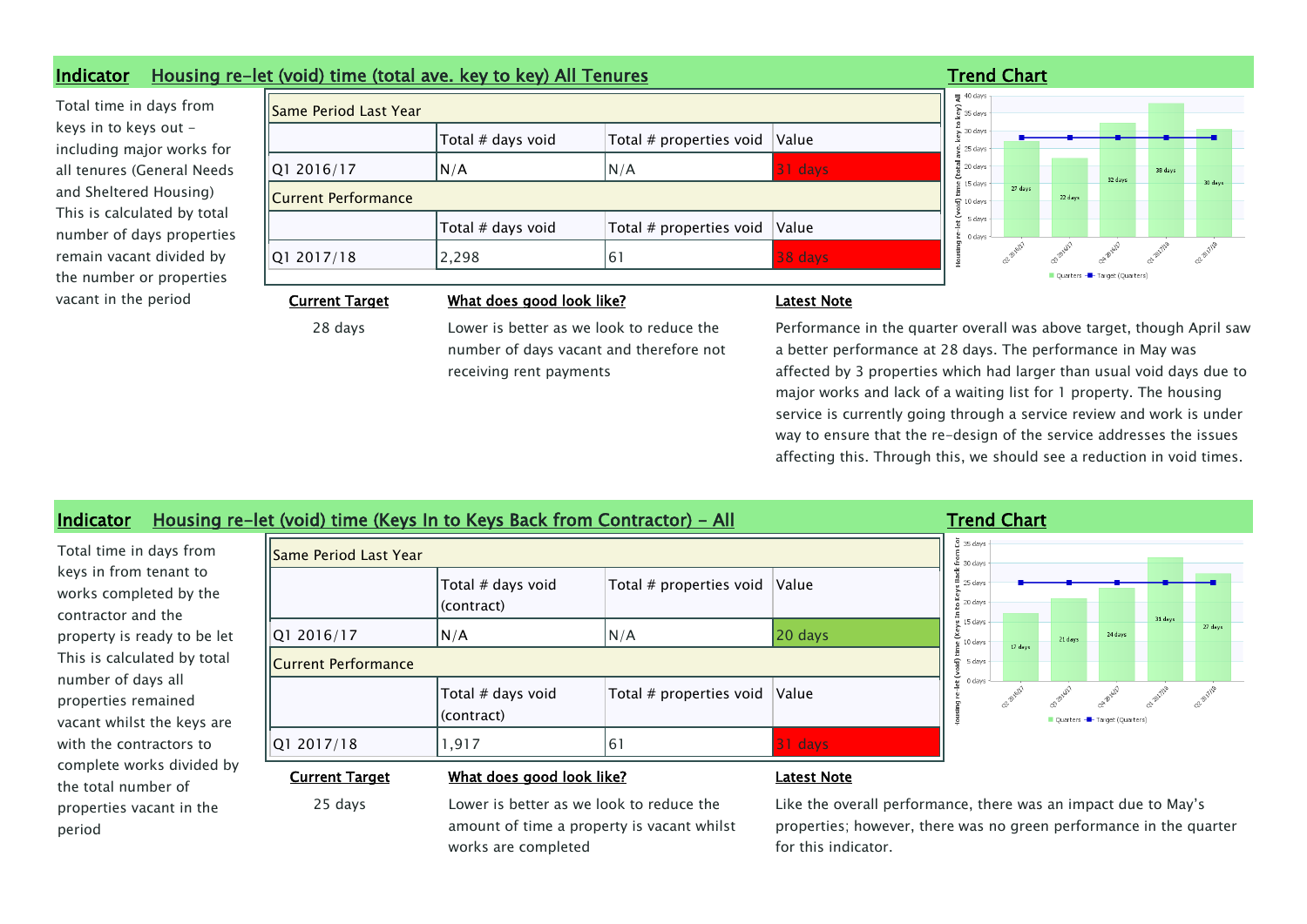

the total number of general needs properties vacant in the period

to be made ready to be re-let. This should be addressed in the service re-design work which is underway.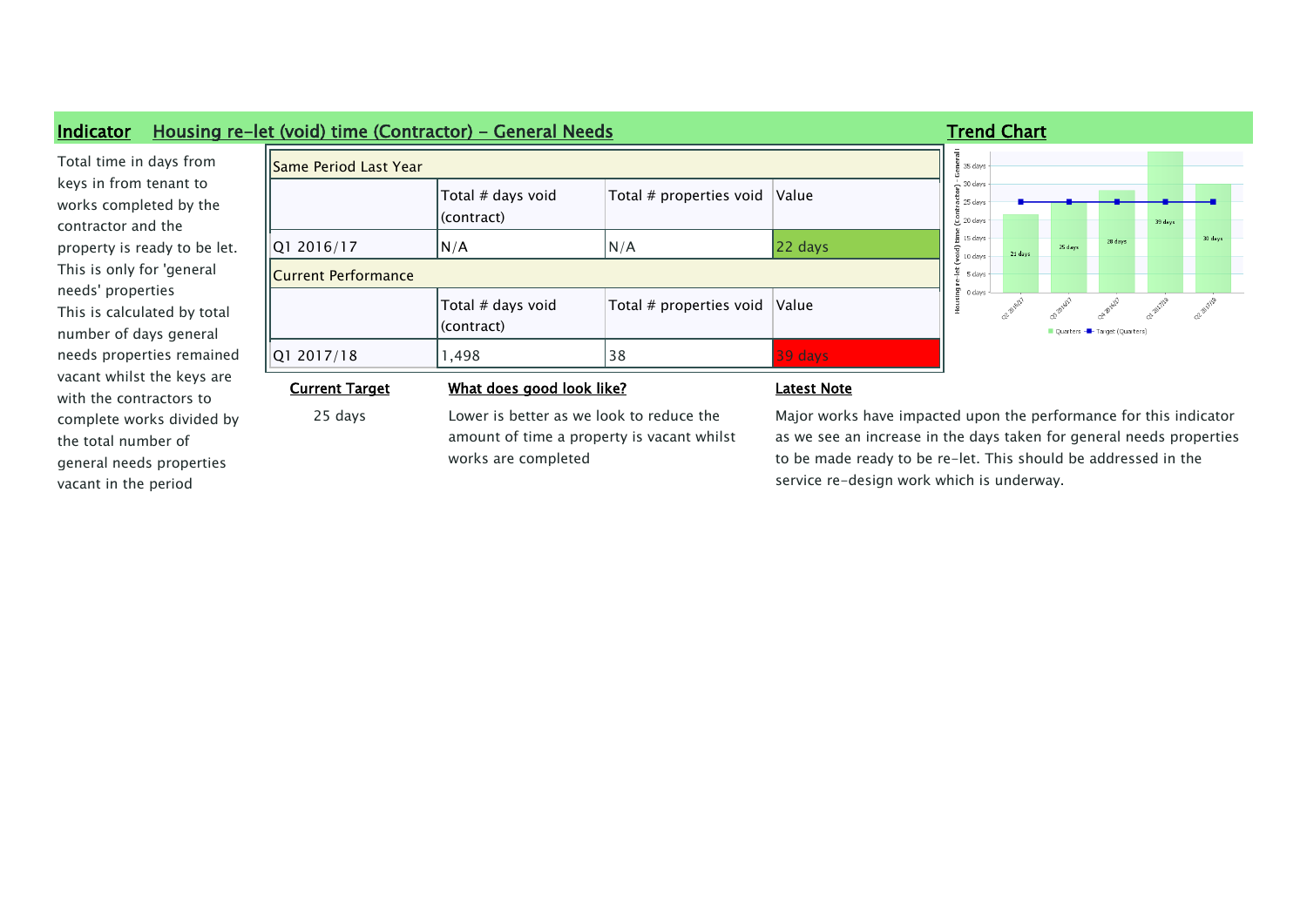

properties properties remained

the total number of sheltered properties vacant in the period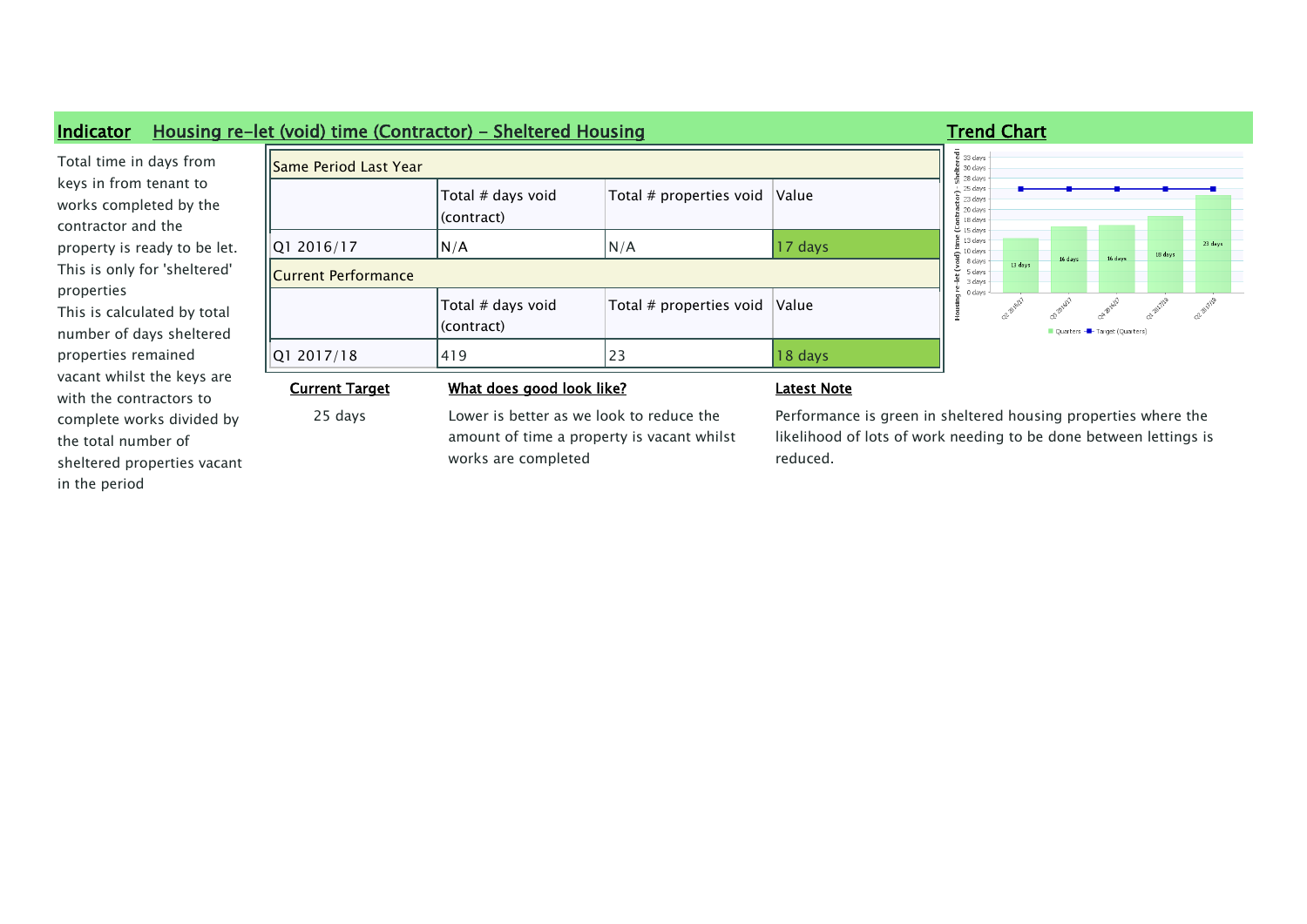

properties vacant in the period

post works completion

whilst they are being worked on.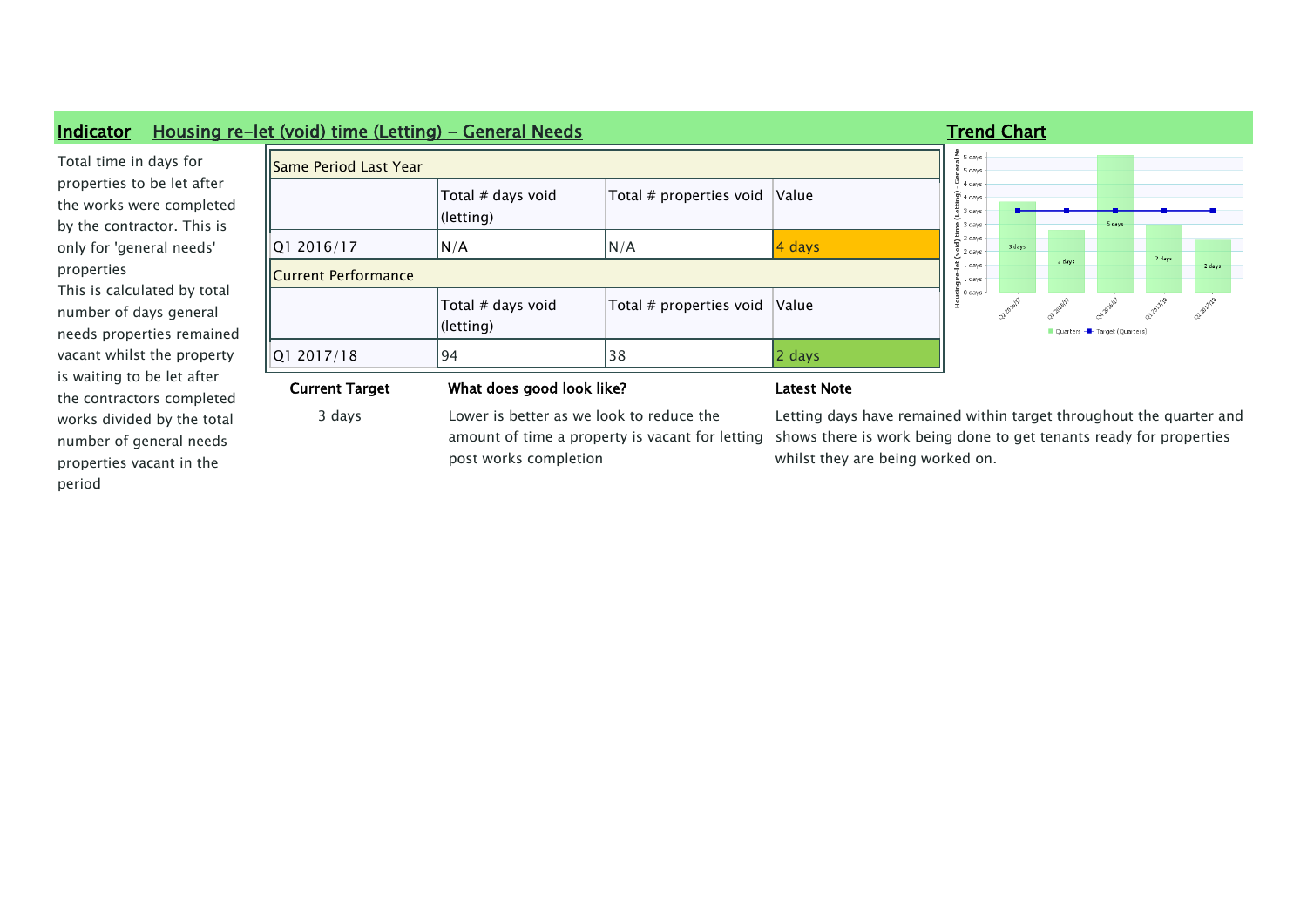

### Indicator Housing re-let (void) time (Key to Key) - General Needs Trend Chart Trend Chart

Total time in days from keys in from tenant to keys out to the new tenant. This is only for 'general needs' properties This is calculated by total

number of days general needs properties remained vacant divided by the total number of general needs properties vacant in the period

| llSame Period Last Year |                                                     |      |              | $\equiv$ 40 days<br>35 days                |         |         |                              |         |         |
|-------------------------|-----------------------------------------------------|------|--------------|--------------------------------------------|---------|---------|------------------------------|---------|---------|
|                         | Total # days void (ktok) $ Total #$ properties void |      | <b>Value</b> | <br>30 days<br>$25 \text{ days}$           |         |         |                              |         |         |
| Q1 2016/17              | N/A                                                 | IN/A | 22 days      | $\geq$ 20 days                             |         |         | 32 days                      | 43 days | 31 days |
| Current Performance     |                                                     |      |              | 15 days<br>Ξ<br>≘<br>$\frac{1}{2}$ 10 days | 22 days | 24 days |                              |         |         |
|                         | Total # days void (ktok) $ Total #$ properties void |      | <b>Value</b> | 5 days<br>0 days                           |         |         |                              |         |         |
| Q1 2017/18              | ,633                                                | 38   | 43 days      |                                            |         |         |                              |         |         |
|                         |                                                     |      |              |                                            |         |         | Quarters - Target (Quarters) |         |         |
| <b>Current Target</b>   | What does good look like?                           |      | Latest Note  |                                            |         |         |                              |         |         |



28 days Lower is better as we look to reduce the number of days vacant and therefore not The key to key value is the overall of the contractor days and letting time, therefore it is clear that the issue that caused this poor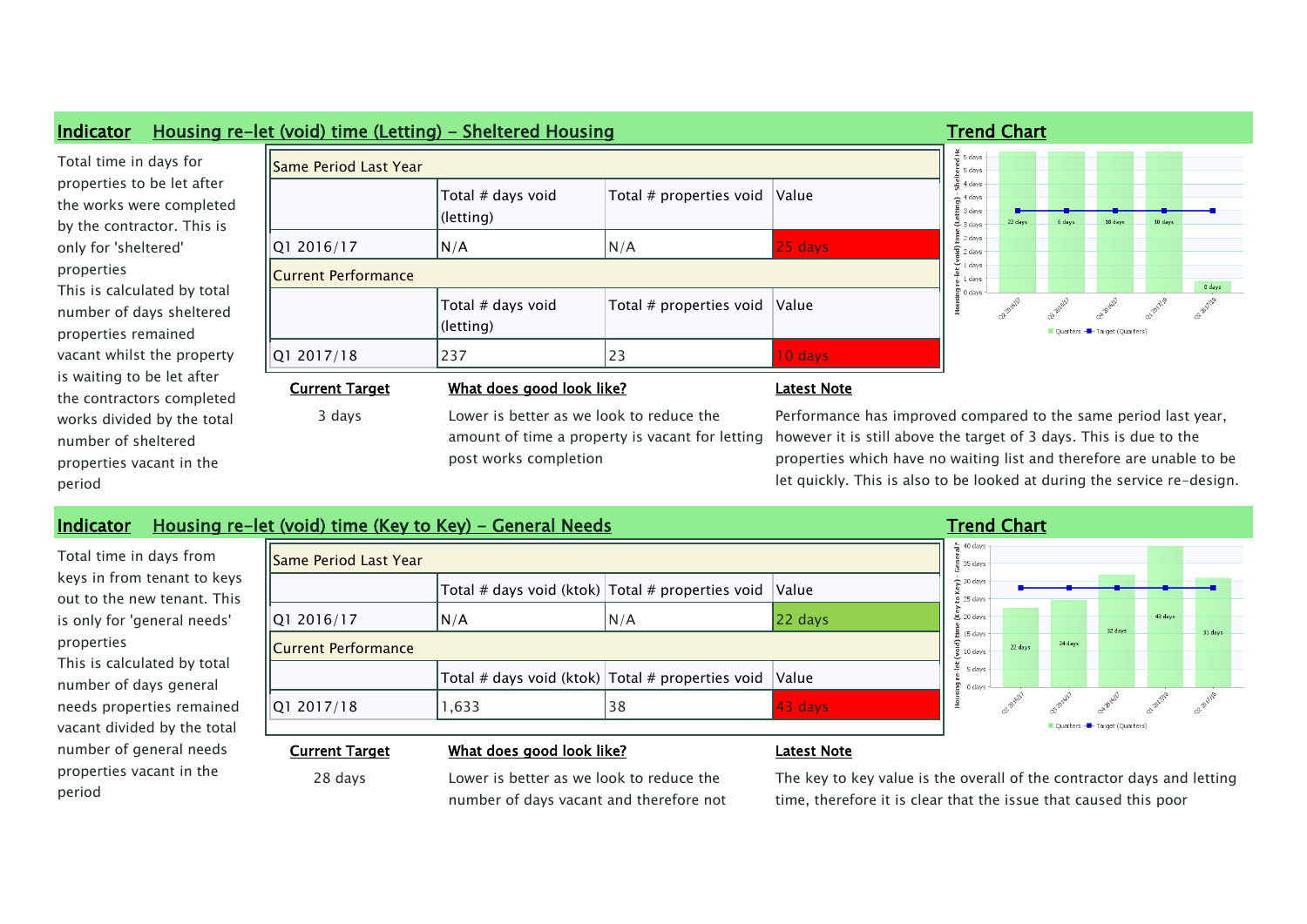receiving rent payments **performance** is the delay in contractor days.

### Total time in days from keys in from tenant to keys out to the new tenant. This is only for 'general needs' properties This is calculated by total number of days general needs properties remained vacant divided by the total number of general needs properties vacant in the

period

| Indicator                                                                                 | Housing re-let (void) time (Key to Key) - Sheltered Housing |                                                        |      |           | <b>Trend Chart</b>                                           |  |  |  |  |
|-------------------------------------------------------------------------------------------|-------------------------------------------------------------|--------------------------------------------------------|------|-----------|--------------------------------------------------------------|--|--|--|--|
| Total time in days from                                                                   | <b>Il Same Period Last Year</b>                             |                                                        |      |           | $\frac{1}{2}$ 35 days                                        |  |  |  |  |
| keys in from tenant to keys<br>out to the new tenant. This<br>is only for 'general needs' |                                                             | Total # days void (ktok) $\vert$ Total # of properties | void | Value     | $\frac{1}{20}$ 30 days<br>$\frac{6}{2}$ 25 days<br>중 20 days |  |  |  |  |
| properties                                                                                | Q1 2016/17                                                  | N/A                                                    | N/A  | 40 days   | 31 days<br>$\frac{9}{2}$ 15 days<br>$\widehat{2}$ 10 days    |  |  |  |  |
| This is calculated by total                                                               | <b>I</b> Current Performance                                |                                                        |      |           |                                                              |  |  |  |  |
| number of days general<br>needs properties remained<br>vacant divided by the total        |                                                             | Total # days void (ktok) $\vert$ Total # of properties | void | Value     | 0 days                                                       |  |  |  |  |
| number of general needs                                                                   | 01 2017/18                                                  | 221.667                                                |      | $25$ days |                                                              |  |  |  |  |



Current Target What does good look like? Latest Note

### 28 days Lower is better as we look to reduce the number of days vacant and therefore not receiving rent payments

The key to key value is the overall of the contractor days and letting time, therefore the good performance in the contractor days has ensured this indicator is within target.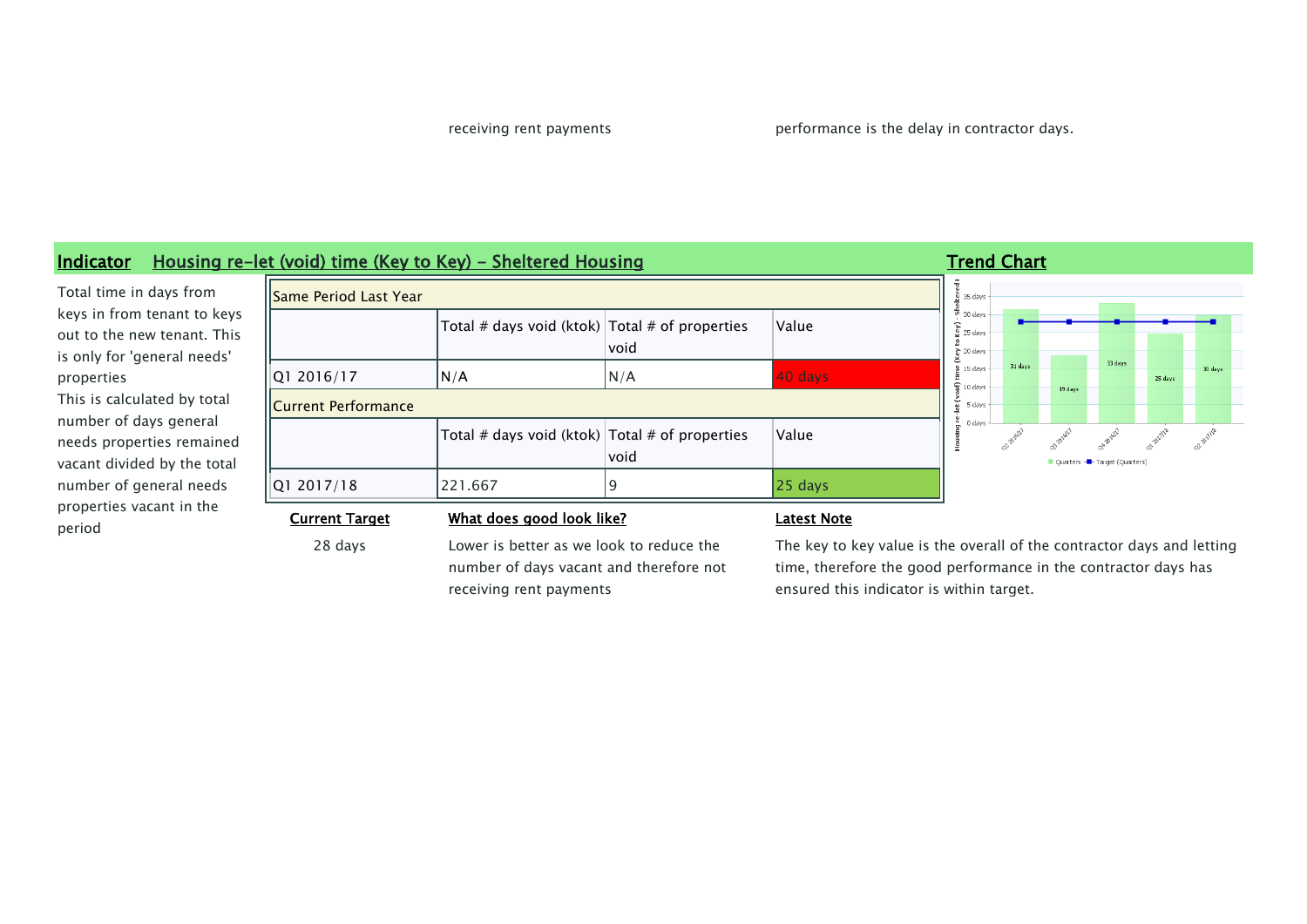| <b>Indicator</b>                          | Cases Prevented from Homelessness per 1,000 households |                                                                                                                                       |                                         |                    | <b>Trend Chart</b>                                                                                           |
|-------------------------------------------|--------------------------------------------------------|---------------------------------------------------------------------------------------------------------------------------------------|-----------------------------------------|--------------------|--------------------------------------------------------------------------------------------------------------|
| P1E Return - Prevention                   | llSame Period Last Year                                |                                                                                                                                       | 중 9.0<br>8.0                            |                    |                                                                                                              |
| and Relieving of<br>Homelessness          |                                                        | <b>Numerator</b>                                                                                                                      | Denominator                             | Value              | $\frac{1}{40}$ 7.0<br>%6.0                                                                                   |
| Number of potentially                     | Q1 2016/17                                             | N/A                                                                                                                                   | N/A                                     | 3.6                | <b>S</b> 5.0                                                                                                 |
| homeless cases diverted                   | Current Performance                                    |                                                                                                                                       | $\equiv$ 3.0<br>$z_{2,0}$<br>3.7<br>3.5 |                    |                                                                                                              |
| from homelessness per<br>1,000 households |                                                        | <b>Numerator</b>                                                                                                                      | Denominator                             | Value              | 2.6<br>$\frac{2}{5}$ 1.0                                                                                     |
|                                           | Q1 2017/18                                             | 79                                                                                                                                    | 38.693                                  | 2.0                | Quarters <b>-</b> Target (Quarters)                                                                          |
|                                           | <b>Current Target</b>                                  | What does good look like?                                                                                                             |                                         | <b>Latest Note</b> |                                                                                                              |
| No Target                                 |                                                        | This is not a targeted measure. The number<br>does not reflect % of cases prevented from<br>homelessness and therefore will fluctuate |                                         |                    | The information provided includes April and May, June was not<br>available at the time of writing the report |

## Indicator % of all planning applications determined within time Trend Chart Trend Chart

Number of planning applications determined within their statutory time divided by total number of applications received. Includes all application types (majors, minors, others)

|                            | <b>ISame Period Last Year</b>                                          |          |        |    |                          |        |        |                              |        |  |
|----------------------------|------------------------------------------------------------------------|----------|--------|----|--------------------------|--------|--------|------------------------------|--------|--|
|                            | $\#$ plan apps determined $\#$ planning applications Value<br> in time | received |        | -4 | 80%<br>70%<br>60%<br>50% |        | 92.86% | 96.04%                       | 92.75% |  |
| Q1 2016/17                 | N/A                                                                    | N/A      | N/A    |    | 40%<br>30%               | 91.67% |        |                              |        |  |
| <b>Current Performance</b> |                                                                        |          |        |    | 20%<br>10%               |        |        |                              |        |  |
|                            | $\#$ plan apps determined $\#$ planning applications Value<br> in time | received |        |    | $0\%$                    |        |        | Quarters - Target (Quarters) |        |  |
| Q1 2017/18                 | 384                                                                    | 1414     | 92.75% |    |                          |        |        |                              |        |  |

70% Higher is better as we look to determine as many as possible within their timescales

dependent upon demand to the service.

Current Target What does good look like? Latest Note

Significantly above target, reflects effective use of extensions of time where required plus hard work of officers in dealing with applications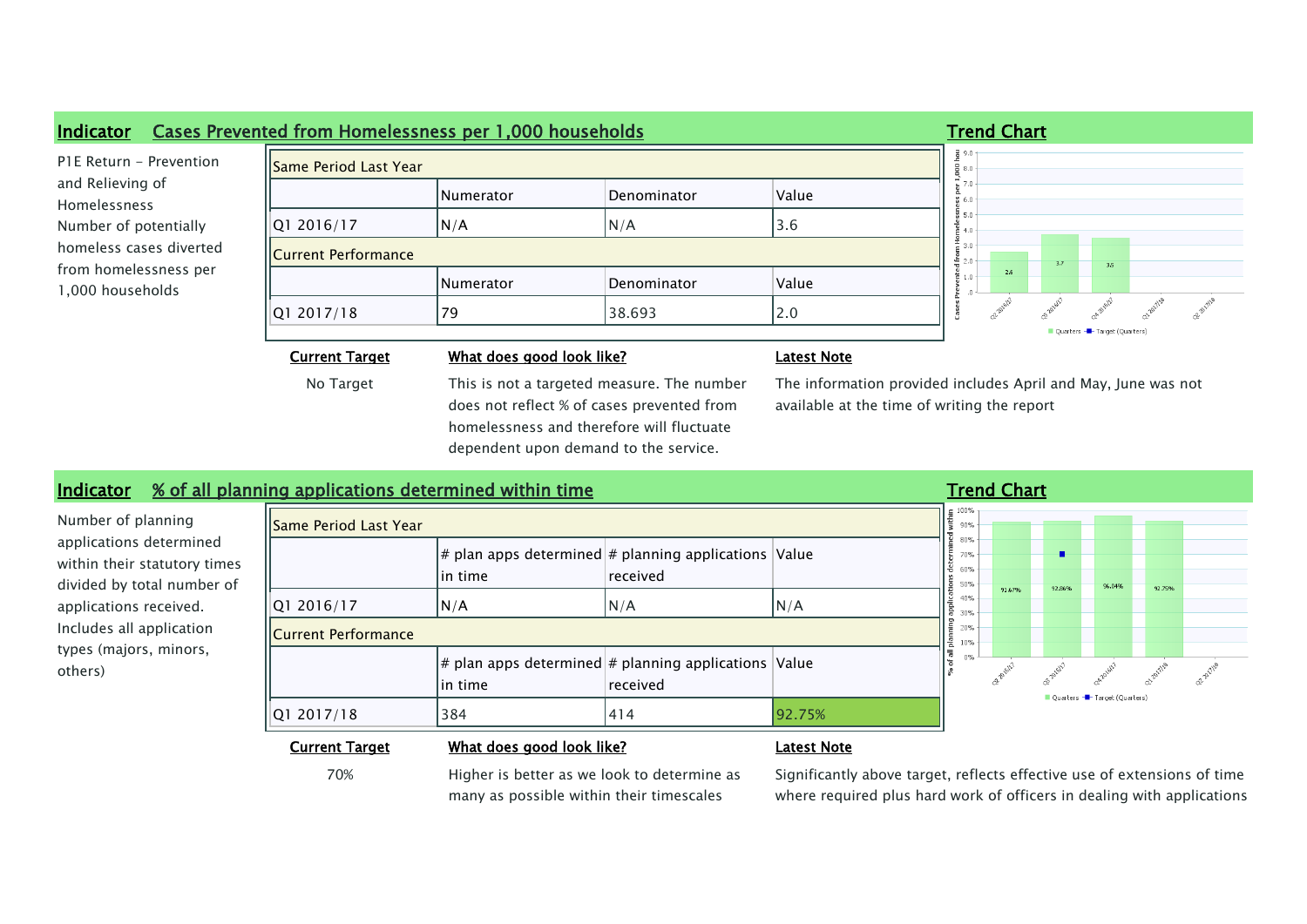within statutory timeframes particularly for householder applications.



0.42% Lower is better as we look to minimise the risk of financial penalty (which occurs above 0.48%)

amount of money paid in error and reduce the  $\,$  to see a dramatic improvement in this year's error rate compared to Following the work under taken last year alongside Civica, it is clear last years.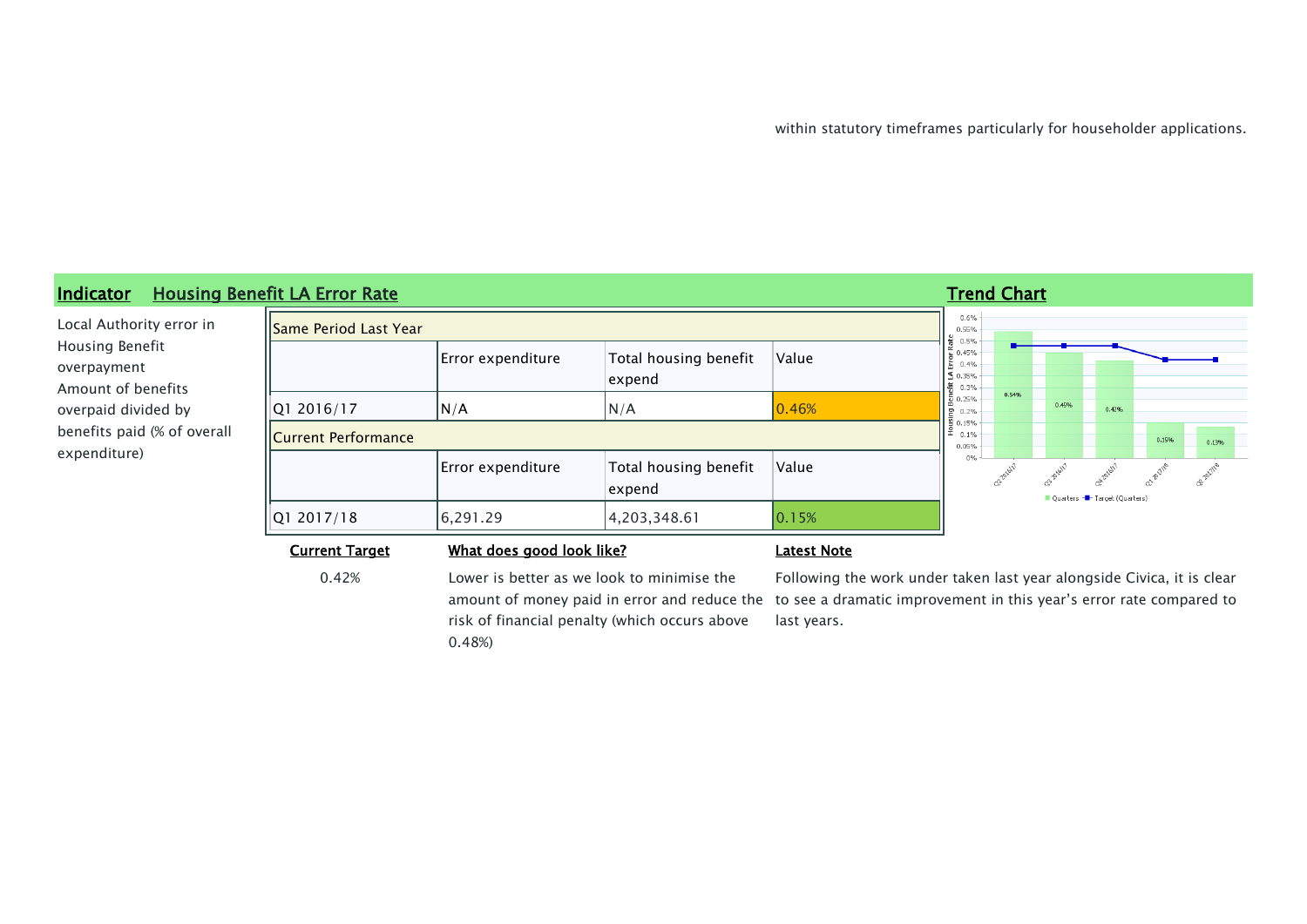

of the business rates debit as possible

Collection rates remain slightly above target meaning that slightly more has been collected than was expected, to date.



30.35% Higher is better as we look to collect as much of the Council Tax debit as possible

Collection rates remain slightly above target meaning that slightly more has been collected than was expected, to date.